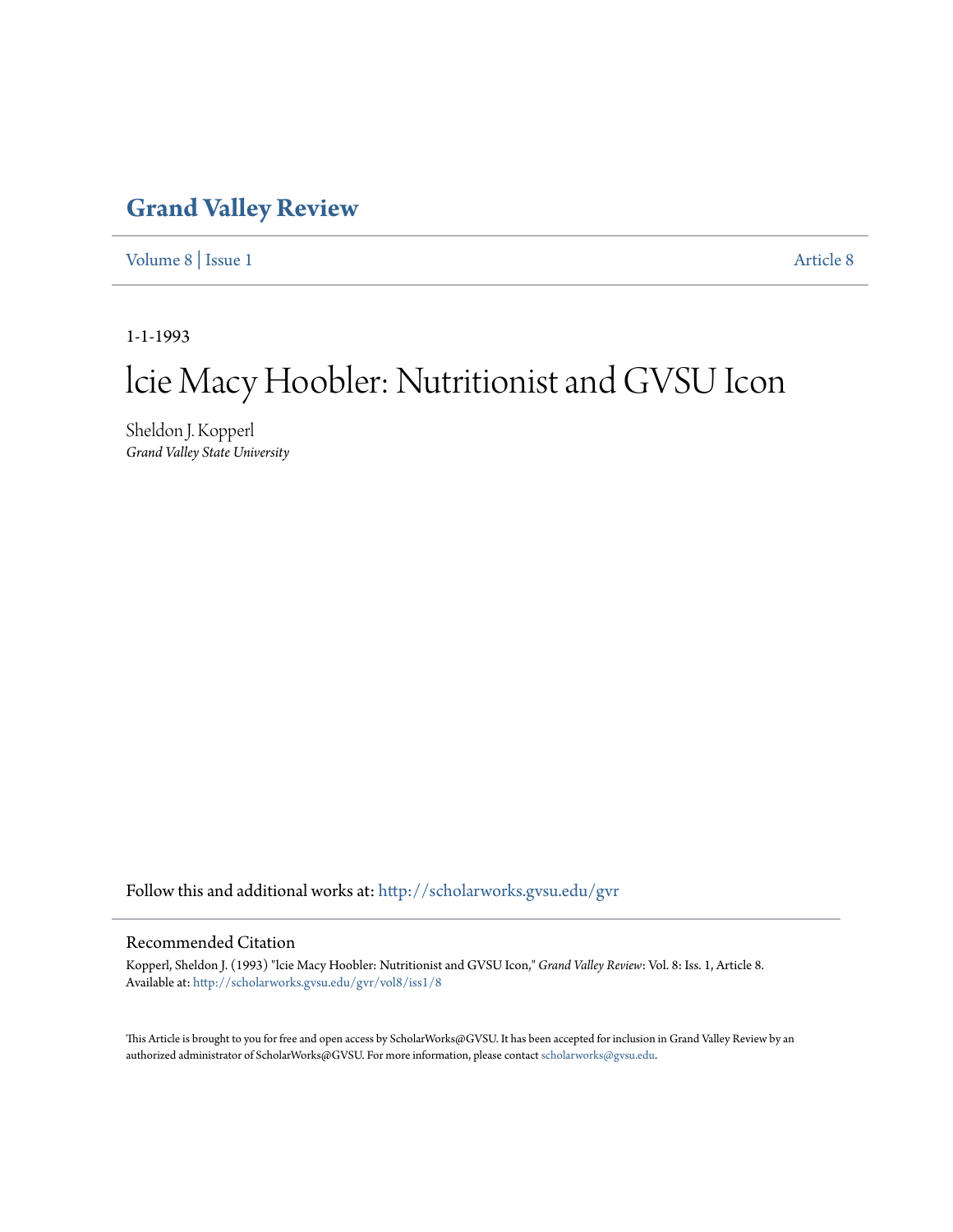## **lcie Macy Hoobler: Nutritionist and GVSU Icon**

### **SHELDON J. KOPPERL**

The Grand Valley State University community should already be familiar with the name of Icie Macy Hoobler, who, as charter member of our Board of Control, is remembered by a portrait in the library and a residence center named in her honor. What many of our colleagues may not know is that Hoobler was a first rate nutritional biochemist, who largely developed the research that determined the food needs of normal infants and children; and who, in so doing, led the way for women to become more widely accepted in the scientific community.

Macy was born in 1892 in rural southwestern Missouri. Her parents, although they had little formal schooling and lived as farmers, valued education and made sure that their four children would have the opportunities that they had missed. By the time she had received her AB degree in music in 1914 from Central College for Women (Lexington, MO), Macy had convinced her parents that science was her true interest; they allowed her to earn her BS degree in chemistry at the University of Chicago, where she was influenced by her informal mentor, Mary Sherrill, a chemistry instructor at Randolph-Macon College, who was studying for her Ph.D.

In interviews Macy always emphasized the role of mentors--male and female--at vital points in her career, who provided the support she needed to boost her confidence in her ability to succeed. Another such individual was one of her instructors at Chicago, Julius Steiglitz, who urged her to return to his laboratory to pursue her doctorate in "pure" chemistry after first completing a master's degree at the University of Colorado.

While this was an attractive offer, she later decided to obtain her Ph.D. at Yale under the direction of perhaps America's greatest early researcher in physiological chemistry, Lafayette B. Mendel. As a woman Macy would stand a better chance of employment in a nutrition-related field (so the conventional wisdom went) because of its connection with home economics. Although her thesis topic had no connection with her later studies, she vividly remembered a lecture by Mendel on the lack of knowledge about the nutritional value of milk, a void which she would later fill.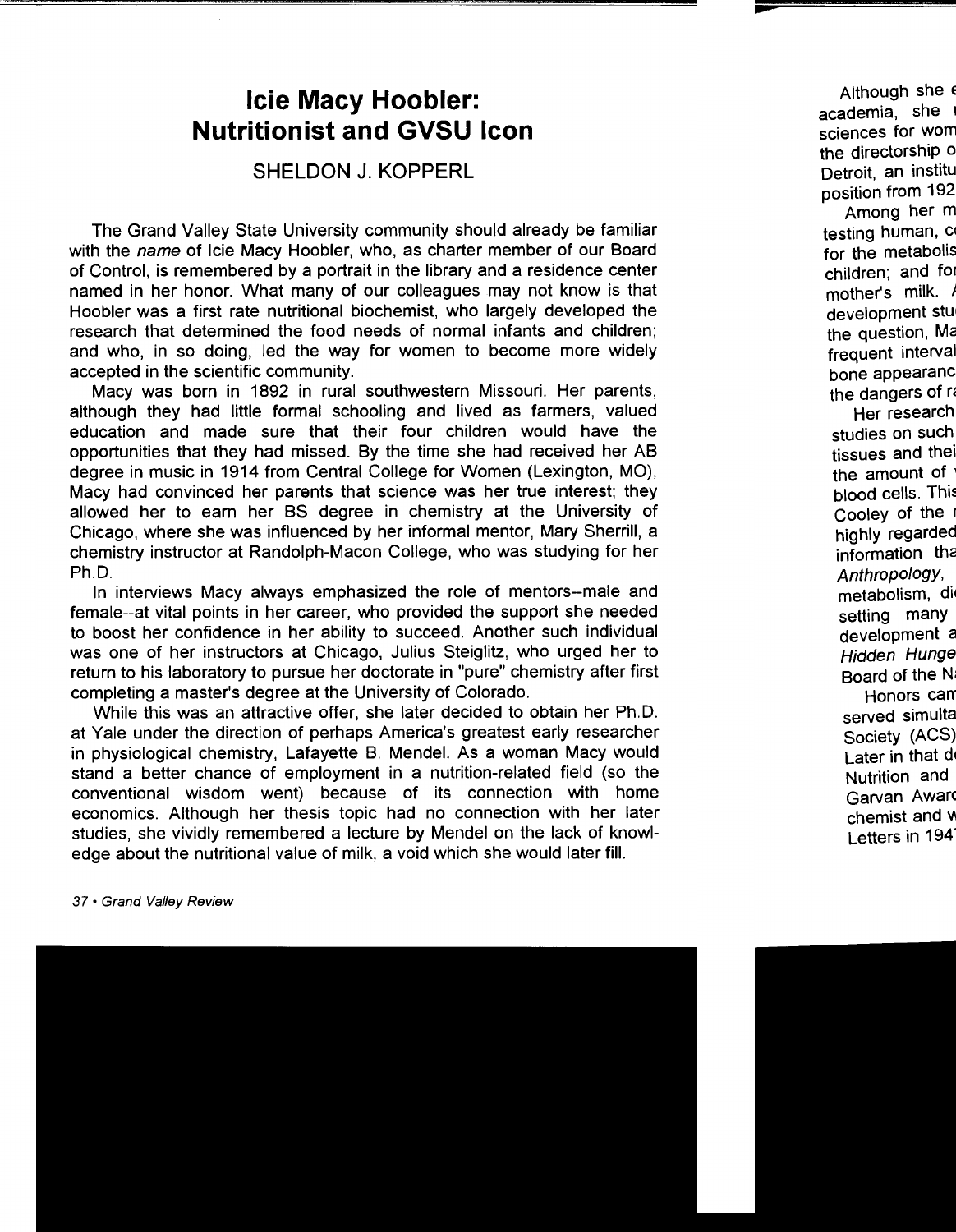Although she enjoyed contact with students and would have thrived in academia, she recognized that full-time faculty appointments in the sciences for women were limited; consequently, she accepted an offer of the directorship of a new research program at the Merrill-Palmer School in Detroit, an institution for educating young mothers. She remained in that position from 1923 until her retirement in 1959.

Among her most significant scientific investigations were methods for testing human, cow, and goat milk for composition and comparative value; for the metabolism of women and children and the growth of infants and children; and for the influence of certain dietary factors on nutrients of mother's milk. Another connected major area of research was bone development studies. In what today is considered a hazardous approach to the question, Macy took large numbers of X-rays of a series of children at frequent intervals to measure the increase in bone size and changes in bone appearance. In the 1920's and 1930's when the work was being done, the dangers of radiation were not known.

Her research group was also responsible for a variety of other nutrition studies on such subjects as the amino acid composition of milk and animal tissues and their variation in foods; the gastrointestinal studies of children; the amount of vitamin C in orange juice; and the composition of human blood cells. This latter study resulted from collaboration with Dr. Thomas J. Cooley of the near-by Children's Hospital. Much later she published two highly regarded popular books on her research emphasizing the practical information that such studies provided. The first was titled Chemical Anthropology, by which she meant the long-term significance of metabolism, diet, and growth. This resulted directly in the government's setting many dietary standards for children at various stages of development and for pregnant and lactating women. The second book, Hidden Hunger, was written in conjunction with the Food and Nutrition Board of the National Academy of Sciences.

Honors came in considerable quantity to Macy. In 1930 and 1931 she served simultaneously as the first female chair of an American Chemical Society (ACS) local section (Detroit) and division (Biological Chemistry). Later in that decade she was elected secretary of the American Institute of Nutrition and became its president in 1944. She received the Frances Garvan Award from the ACS in 1945 as the year's outstanding woman chemist and was president of the Michigan Academy of Science, Arts, and Letters in 1947-8.